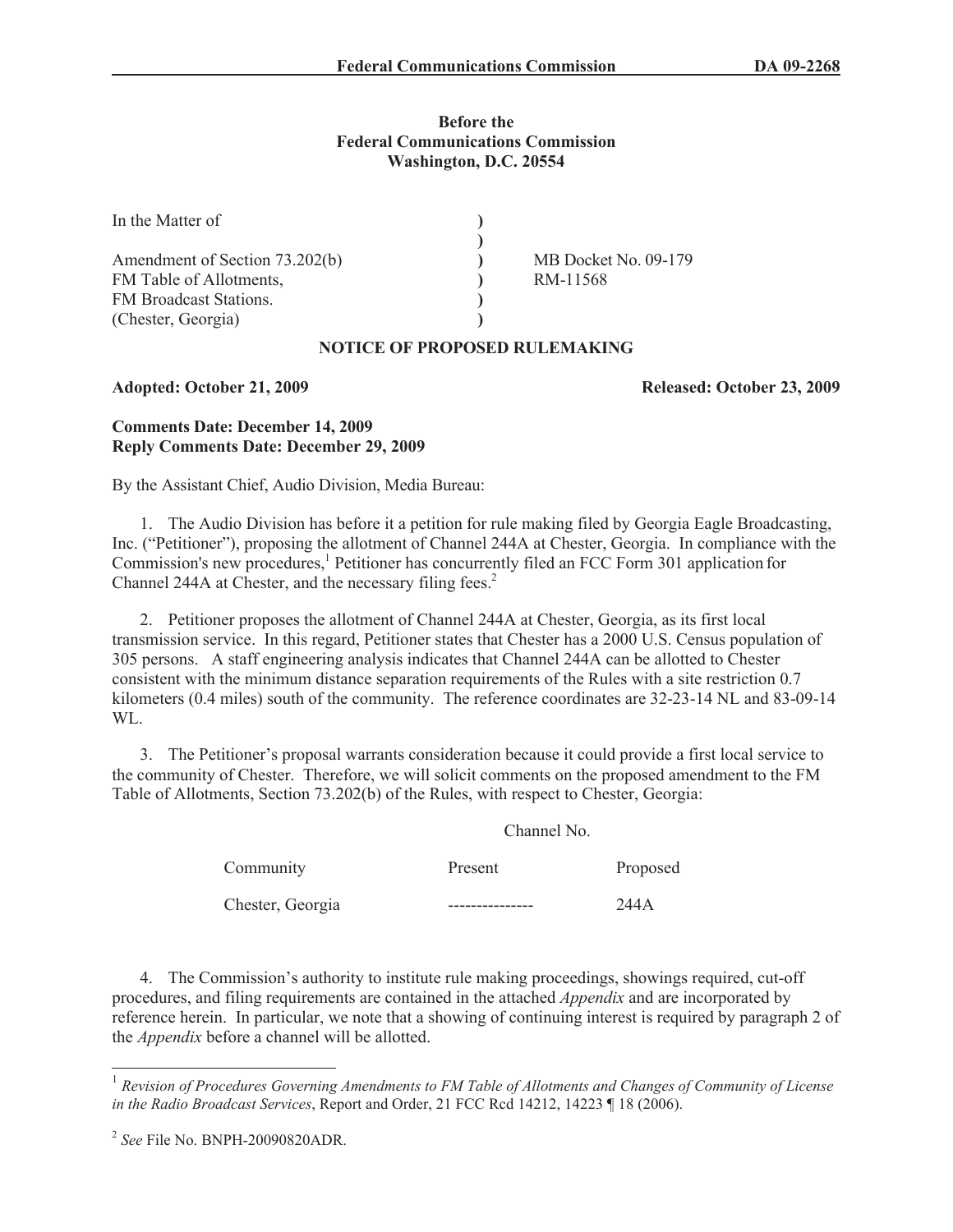5. Interested parties may file comments on or before December 14, 2009, and reply comments on or before December 29, 2009, and are advised to read the *Appendix* for the proper procedures. Comments should be filed with the Federal Communications Commission, Office of the Secretary, 445 Twelfth Street, SW, TW-A325, Washington, D.C. 20554. Additionally, a copy of such comments should be served on Petitioner, as follows:

Dan J. Alpert, Esq. c/o Georgia Eagle Broadcasting, Inc. The Law Office of Dan J. Alpert 2120 N. 21st Rd. Arlington, Virginia 22201

6. Parties are required to file an original and four copies of each filing. Filings can be sent by hand or messenger delivery, by commercial overnight courier, or by first-class or overnight U.S. Postal Service mail (although we continue to experience delays in receiving U.S. Postal Service mail). The Commission's contractor, Natek, Inc., will receive hand-delivered or messenger-delivered paper filings for the Commission's Secretary at 236 Massachusetts Avenue, N.E., Suite 110, Washington, D.C. 20002. The filing hours at this location are 8:00 a.m. to 7:00 p.m. All hand deliveries must be held together with rubber bands or fasteners. Any envelopes must be disposed of before entering the building. Commercial overnight mail (other than U.S. Postal Service Express Mail or Priority Mail) must be sent to 9300 East Hampton Drive, Capitol Heights, MD 20743. U.S. Postal Service first-class mail, Express Mail, and Priority Mail should be addressed to 445 12<sup>th</sup> Street, SW, Washington, D.C. 20554. All filings must be addressed to the Commission's Secretary, Office of the Secretary, Federal Communications Commission. **All filings must be addressed to the Office of the Secretary, Federal Communications Commission. Any filing that is not addressed to the Office of the Secretary will be treated as filed on the day it is received in the Office of the Secretary.** *See* **47 C.F.R. § 1.7. Accordingly, failure to follow the specified requirements may result in the treatment of a filing as untimely.** 

7. The Commission has determined that the relevant provisions of the Regulatory Flexibility Act of 1980 do not apply to a rule making proceeding to amend the FM Table of Allotments, Section 73.202(b) of the Commission's Rules.<sup>3</sup> This document does not contain new or modified information collection requirements subject to the Paperwork Reduction Act of 1995 (PRA), Public Law 104-13. In addition, therefore, it does not contain any new or modified "information collection burden for small business concerns with fewer than 25 employees," pursuant to the Small Business Paperwork Relief Act of 2002, Public Law 107-198, *see* 44 U.S.C. 3506(c)(4).

8. For further information concerning this proceeding, contact Rolanda F. Smith, (202) 418-2180. For purposes of this restricted notice and comment rule making proceeding, members of the public are advised that no *ex parte* presentations are permitted from the time the Commission adopts a *Notice of Proposed Rule Making* until the proceeding has been decided and such decision is no longer subject to reconsideration by the Commission or review by any court. An *ex parte* presentation is not prohibited if specifically requested by the Commission or staff for the clarification or adduction of evidence or resolution of issues in the proceeding. However, any new written information elicited from such a request or a summary of any new oral information shall be served by the person making the presentation upon the other parties to the proceeding unless the Commission specifically waives this service requirement. Any comment which has not been served on the petitioners constitutes an *ex parte* presentation and shall not

<sup>3</sup> *See Certification that Section 603 and 604 of the Regulatory Flexibility Act Do Not Apply to Rule Makings to Amend Sections 73.202(b), 73.504 and 73.606(b) of the Commission's Rules*. 46 FR 11549 (February 9, 1981).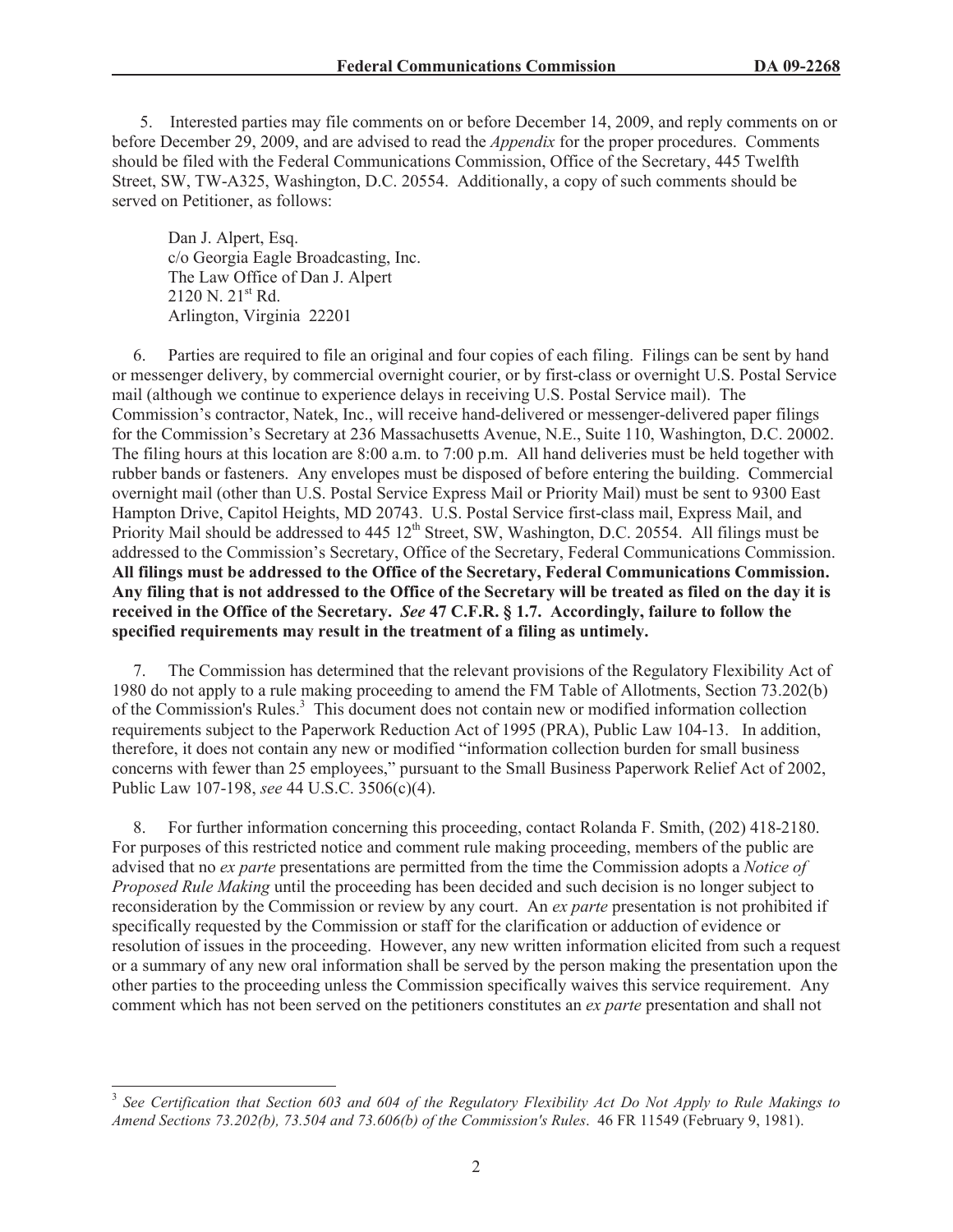be considered in the proceeding. Any reply comment which has not been served on the person(s) who filed the comment, to which the reply is directed, constitutes an *ex parte* presentation and shall not be considered in the proceeding.

# FEDERAL COMMUNICATIONS COMMISSION

John A. Karousos Assistant Chief Audio Division Media Bureau

Attachment: Appendix